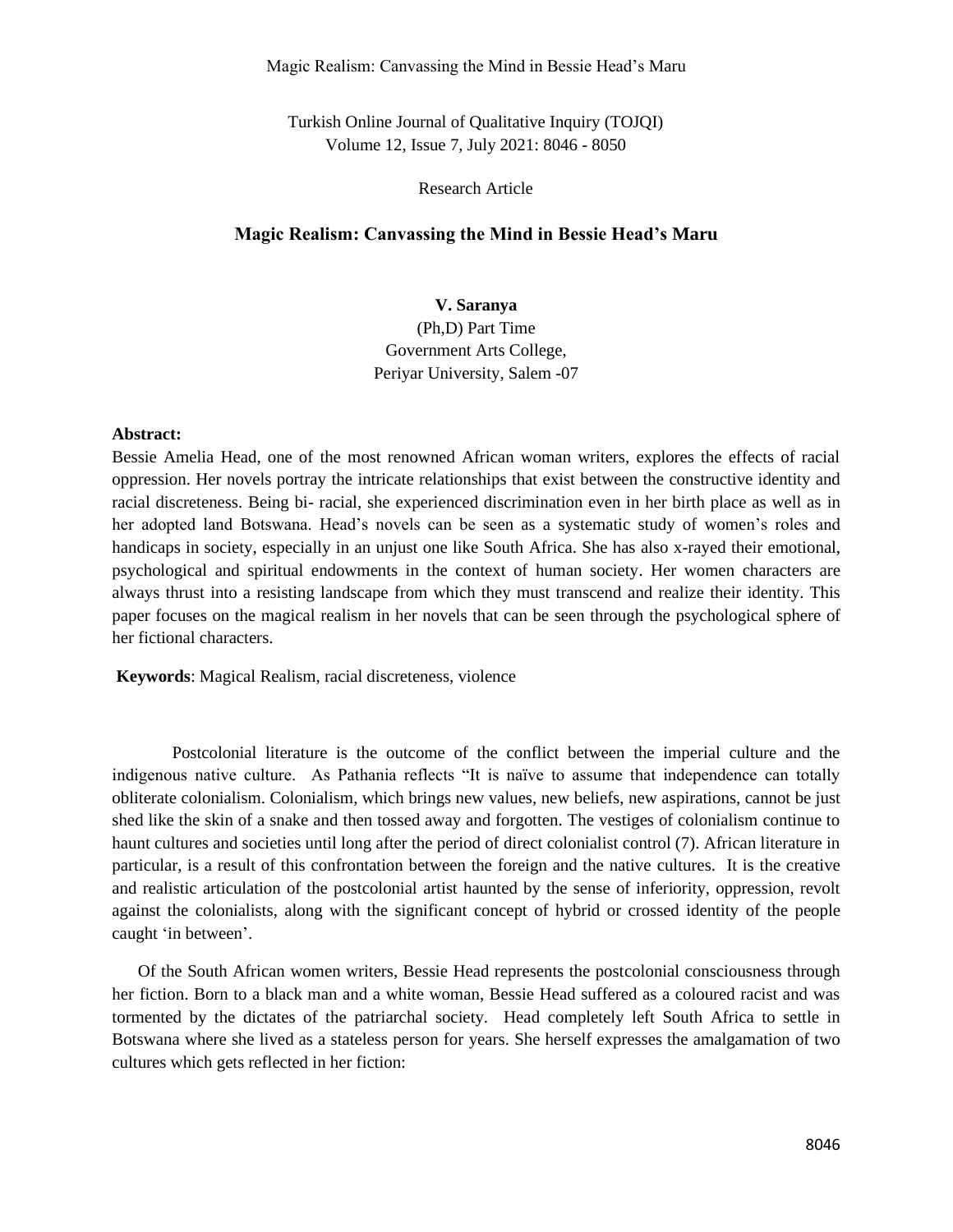#### V. Saranya

There're two sorts of persons in me. There's a practical person: I love the everyday world and the things that people do with their hands... . The two writers who had the greatest influence on me in my youth were the German playwright Bertolt Brecht, and the English writer D. H. Lawrence. Brecht with his insistence on practicality...The other writer who had a huge influence on the type of person that I am- because there was a period when I wanted to read nothing elsewas the British writer D. H. Lawrence. It was the things Lawrence explored Lawrence's huge view of life. (Mackenzie & Clayton, 1989, P8-9)

 The impact of these two writers could be witnessed both in the theme and technicalities of Head's writings. This paper focuses on the technique of Magical realism implemented by Head in her second novel Maru ( 1971 ). Bessie Head's second novel Maru deals with the assimilation of a subaltern other in a Masarwa woman Margaret Cadmore named after her adoptive white mother. Magical realism includes exaggeration, unusual humour , magical and bizarre events , dreams that come true and superstitions that prove warranted. It is different from pure fantasy in that it combines fantastic elements with recognizable characters, believable dialogues, true to life setting, matter of fact tone, and plot that collaborate historic events. The term Magical realism was first used in a wider post colonial context in the foundational essay by Jacques Stephen Alexis, 'Of the Magical realism of the Haitians (Alex 1956). The term became popularized when it was employed to characterize the work of South American writer Gabriel Garcia Marquez.

 In Botswana, the arid landscape has meant that writers like Bessie Head explored other awareness of magic realism in their works. Bessie Head explains magic realism through the psychological sphere in which her characters enter the souls of other characters through a mental channel. For example the Maru is a tale of an abandoned young Masarwa girl who is brought up by a white lady who seeks to find a normal education and a dose of European mannerism which leads to prejudice toward the Masarwa. Maru, after whom the novel is named, is a chief of Dilepe village who competes for the masarwa girl, named Margaret Cadmore after her foster mother, with Moleka who is a close friend of Maru. Maru's character manipulates the masarwa maiden Margaret Cadmore junior by influencing her visions. In Maru the characters become a setting for magic realism. Consequently, magic realism operates in a confined yet expansive sphere. In other words, the limited space of the body becomes through the mind a fathomless arena where one's thoughts and actions can be manipulated. Maru does this to huge effect in getting Margaret Cadmore to be his future wife, ultimately denying Moleka, his rival, from winning but through scheming and underhanded tactics.

 In Maru the use of magic realism has around the bush setting entirely. So that the writer has been forced by the dictates of environment to use magic realism in a way that challenges conventional portrayal of such in African literature. The bush setting is not handled by Head because the writer does not have that option available to her. Head's Maru, the magic realism develops within the mind of the character. The mind permits Maru to achieve his ambition of a humanity that is not affected by ethnic discrimination. Magic realism in Maru admit one to see that magic realism, despite of its choice of setting shows the possibility of a better future than that currently experienced in the real world with Maru. Head has fewer options regarding the physical setting. In other words, the village of Dilepe is an arid outpost that has none of the necessary conditions to analyze the type of magic realism that derives into something more profound than what it is at first. The lack of the bush setting, with its connotations of the unknown,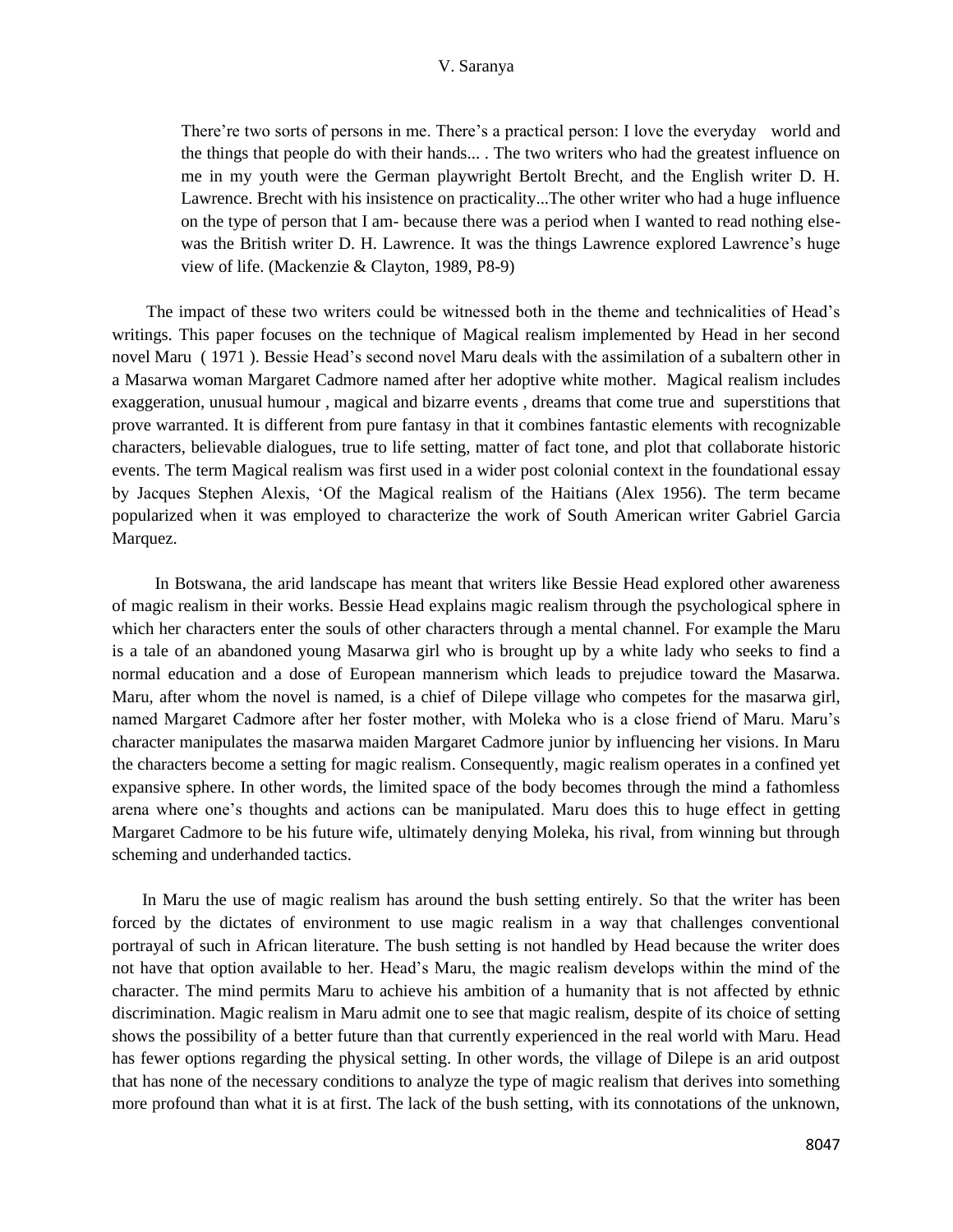darkness and chaos which mean use of magic realism Head make use of the mind as a canvas through which characters communicate a great depth, philosophical awareness of existence. Due to this awareness, it is possible to live in a society to argue that Bessie Head's use of magic realism in the way that she has suits the purpose of what she intended. One must adhere to the principle that the writer is not the final authority on such matters. The International Fallacy posits that is not advisable to rely on authors to give substantive interpretations of what they write about because when published such works become public and liable to be interpreted in whatever manner. The oral tradition with its different tales becomes a foundation out of which the traditional African experience is disclosed.

 The village of Dilepe does not give physical setting that can enable the fantastical to flourish. Head uses the mind as an alternative system through. So that unreal can gain some credibility. Maru's mind becomes for Head replace for the lack of setting that one would find in the oral tradition. The readers can see the future visions through the Margaret Cadmore paintings which she makes. This is the physical representations of Maru's utopia and from these drawings there is the final concrete step of the house itself and the married couple that is for shadowed at the beginning of the novel. In Maru the magic realism is such that it moves from the visions to the paintings and consequently to the reality.

 She learns the art of painting and transforms prominent uplifts to her identity in her Masarwa community. As an orphan, she is marginalized by her race. She serves as a mediator between two tribes. One owing to her natural birth and another adopted one. It is through her paintings that Margaret assimilates both the bushman native attributes and western values. For example in creating a painting for Maru she depicts her inspiration as,

> One picture was of a house. Everything around it and the house itself was black, but out of the windows shone a queer light. It did not look like lamplight and it revolved gently. While I concentrated o on the picture, it slowly faded and another it took its place. There was a wide open sky, but when I looked at my feet the whole field was filled with yellow daisies. They stirred little a little as though they were dancing. Their movement also created this effect of gently revolving light. The next moment I was surprised to find myself walking alone a footpath between the lovely daisies…. I dropped to the ground and tried to grab hold of the daisies to save myself from the strong wind. At that moment I opened my eyes. The funny thing was, this happened again and again until I put the pictures down on paper. (Maru 310)

 The above mentioned three dreams depict the subconscious notion of racial prejudice and the apartheid implications. Margaret represents the black house and the pitch black clouds. Margaret is the subaltern other. It is three step processes. Typical to a marginalized subject, young Margaret produces art to please the majority of her community. Her art serves as an expression of desire to the dominant people too.

 As Maru depicts the expression of this type of magic realism which is dependent on the character's life experiences, the readers cannot go beyond or employ images outside the character's reality. In other words, the visions that Maru gives Margaret Cadmore do not feature settings outside what he knows to exist. It is a magic realism unimaginable in the way one sees in Okri's work. There are no demons, spirit women and so on. This is because in Maru, the village of Dilepe does not have these occurrences and so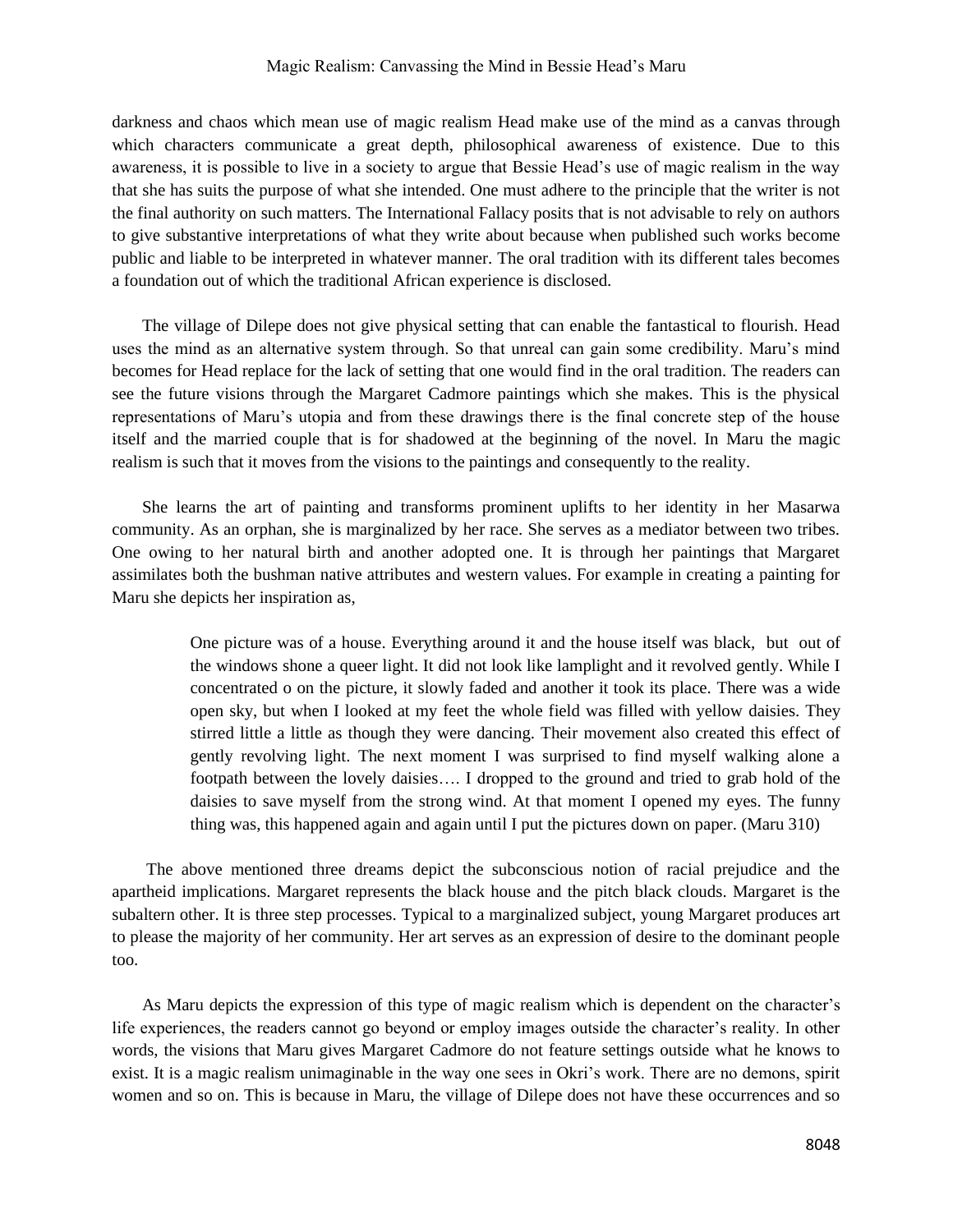#### V. Saranya

his visions cannot planned what is not in his reality. The Magic realism that Maru reveals in the visions he provides Margaret is one of paintings and feature physical structures and people of opposing cultures. Margaret reveals to her friend Dikeledi, who is also Maru's brother, the dreams she has been experiencing. I looked up again and a little way ahead I saw two people embrace each other. I started quite hard because they were difficult to see. Their forms were black like the house and the sky but, again, they were surrounded by this yellow light. I felt so shamed, thinking I had come across a secret which ought not to be disclosed (Maru 98) . She is not aware that the two people in her dream are Maru and herself. Furthermore, the house that she sees is their future matrimonial house. Maru has infused visions into her unconscious self in order to prepare her for his plan of eloping with her so as to bring hope to the masarwa who are still slaves of the powerful tribes. The secret should not be disclosed that a chief of a tribe is going to get married an outcast. This is Maru's reality and he has to infiltrate the dreams of Margaret and prepare her for what is going to happen. Magic realism builds on a given reality and expands on it. The center of magic realism is one must acknowledge the symbolic relationships. Barhoun states that Magical realism subverts the traditional binary opposition between realism and fantasy, not by placing fantasy in a dominant position over realism but by favouring multiplicity and holding both fantasy and realism in a state of equal existence.(78) Jackson states that, the fantastic merges "elements of both the marvelous and the mimetic" (35). So there has to be some grounded reality both physically and mentally in the world of magic realism and that reality is informed by the writer's own cultural experience.

 Another significant painting Margaret carves is dedicated to her first and true love Moleka. This scene is set in a tranquil mode. A village sunset with Moleka in a humble pose and Margaret hearing on his shoulder. Head picturizes it as,

It was as though she had put out her hand and said : 'No no, don't go so soon. I can't manage without you. I need someone to lean on. Because he still stood there, at the door, in that arrested, humble pose and she stood, the days through, quietly learning on his shoulders. (Maru 319)

 It must be understood that the magic realism which is shown in Maru is limited in terms of what Maru the character can project. The bush setting also enabled magic realism to make more scope and intent. The use of a bush setting permits the writer to use magic realism where the mind becomes a platform for the surreal. In Maru the magic realism is one without the oral tradition. This more than anything greatly limits the way in which it can be manipulated by the writer. Without this other setting of the realism that is grounded in the mind. For instance, Maru is confronted by his spy, Ranko, who reports that Margaret Cadmore is dying. She has just heard the news that impregnated Dikeledi. Maru remarks, "Is she sick, Ranko?"(Maru116). By 'others things' Maru is commenting on how Margaret need to reflect on Maru's vision of marrying across cultural divides and hence destroying the prejudice that underpins this society. The only way Margaret can get this insight, according to Maru, is to suffer an emotional form of paralysis. Maru uses magic realism in a punitive manner. He is not like Ranko and he knows very well that the reason of the women's grief is a broken heart. There is no empathy, just a cold deduction of occurrences. When he approaches, he offers not to understand or shows his love. But it shows his vindictive nature." It's not an ailment you die of. Sometimes you recover in a moment, especially when the cause of it is a worthless man like Moleka." (Maru 17) After this he leaves the village and settles in an alienated land with her to start a new life.